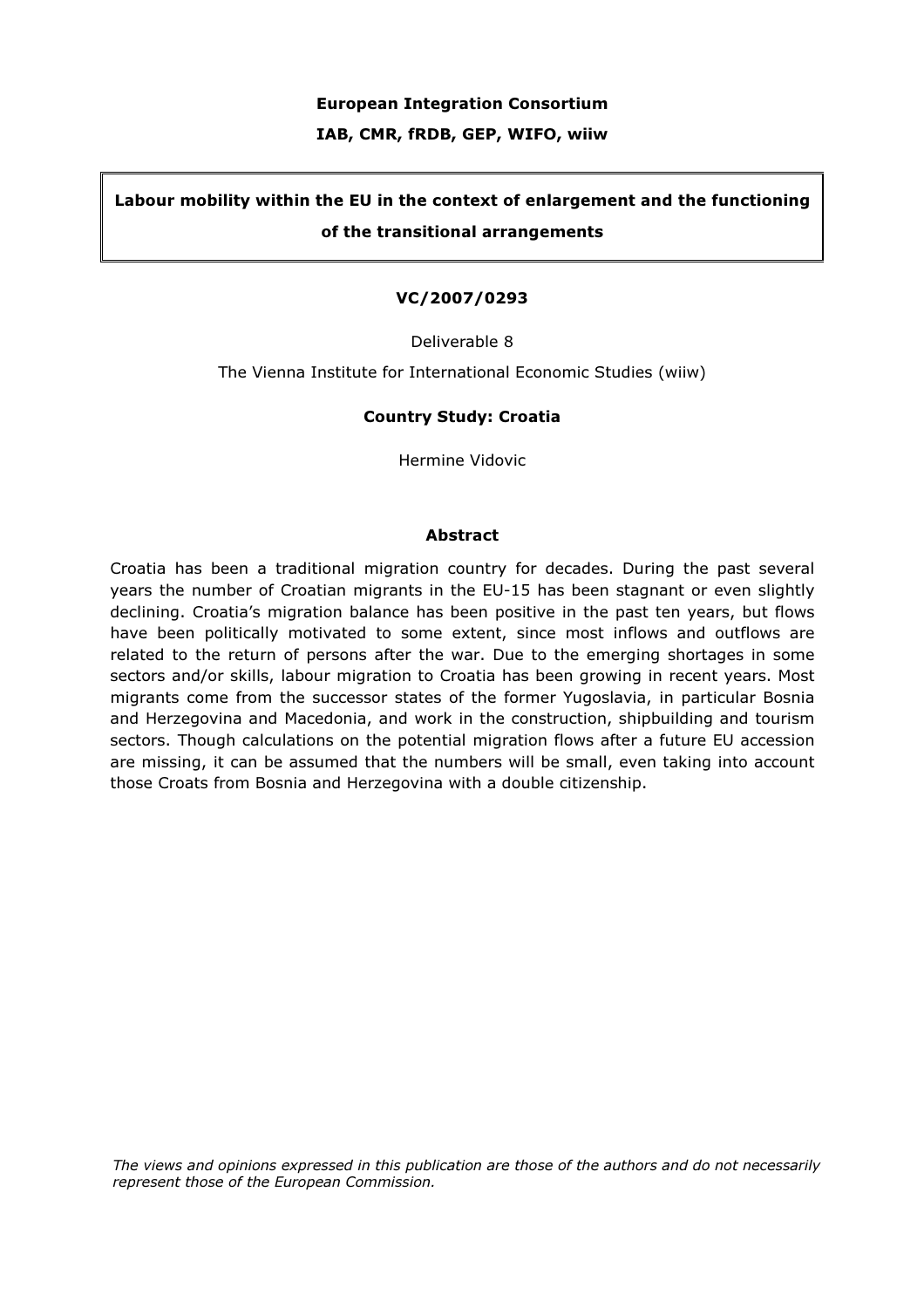# **Contents**

|                | 1.1 |       |                                                                   |  |
|----------------|-----|-------|-------------------------------------------------------------------|--|
|                |     | 1.1.1 |                                                                   |  |
|                |     | 1.1.2 |                                                                   |  |
|                |     | 1.1.3 |                                                                   |  |
|                |     |       |                                                                   |  |
|                |     | 1.2.1 |                                                                   |  |
|                |     | 1.2.2 |                                                                   |  |
| $2^{\circ}$    |     |       |                                                                   |  |
|                | 2.1 |       |                                                                   |  |
|                | 2.2 |       |                                                                   |  |
| 3              |     |       | Effects of migration on the national labour market and economy 11 |  |
|                | 3.1 |       |                                                                   |  |
|                | 3.2 |       |                                                                   |  |
|                | 3.3 |       |                                                                   |  |
| $\overline{4}$ |     |       |                                                                   |  |
| 5.             |     |       |                                                                   |  |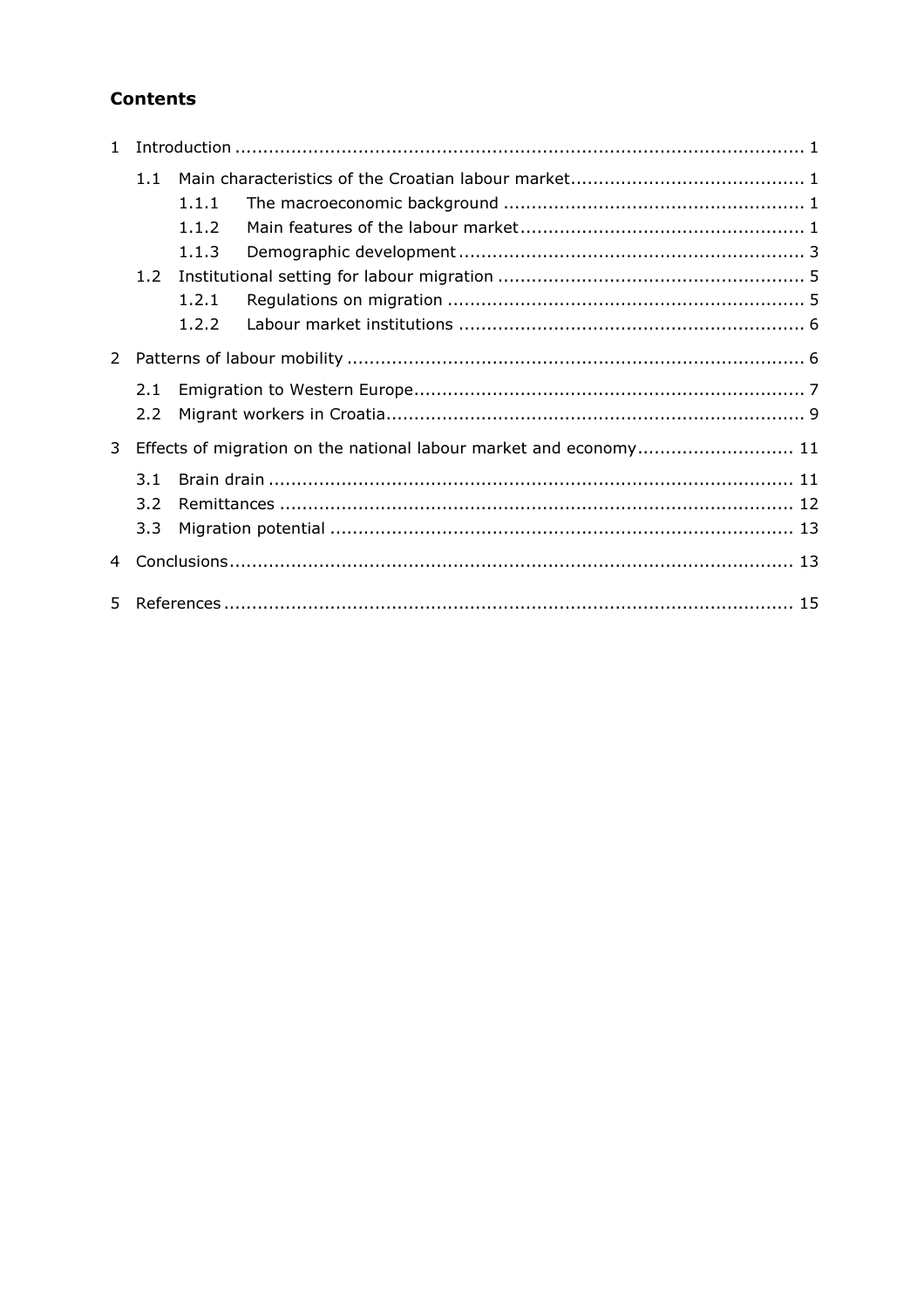# 1 Introduction

Croatia has a long history and tradition of migration, not only within Europe but also overseas, particularly to the United States, Australia and Canada. $^1$  Croatia is not yet a member of the European Union; it became an official EU candidate only in 2004 and started entry talks in late 2005. Only recently the EU has announced an 'indicative timetable' for the technical conclusions, provided Croatia meets a number of conditions. Accordingly Croatia may complete membership negotiations by the end of 2009 and is likely to join the Union in 2011. Negotiations on the free movement of workers started in June 2008.

In contrast to the new EU member states (NMS) of Central and Eastern Europe, Croatia exhibits a more diverse pattern of migration which is characterized by the return of refugees who left the country as a consequence of the war in the 1990s, retirement migration and a high but almost stagnant number of traditional labour migrants.

### 1.1 Main characteristics of the Croatian labour market

### 1.1.1 The macroeconomic background

During the first years of transition, Croatia experienced the most severe output decline among the Central and East European (CEE) countries. This was caused, among other things, by the war, the disruption of transport links and the loss of the Yugoslav market. Following the introduction of a stabilization programme in late 1993, GDP grew at impressive rates up until 1997, mainly driven by domestic demand in general and by reconstruction-related investment activities in particular. But growth lost momentum in the subsequent year due to a banking crisis and turned negative by 1999. From 2000, GDP again registered continuous and increasing growth rates (Table 1), backed by strong household consumption and investment activities. Employment losses at the outset of transition were coupled with high open unemployment, associated with early retirement, increasing numbers of disability retirements and support of war veterans.

In the period 2000-2007 GDP rose by an average 4.9% per year. In some years GDP growth was driven by productivity gains rather than by new job creation (jobless growth). According to the respective data source, employment resumed growth from 2001 (registration data) or 2003 (Labour Force Survey) onwards.

### 1.1.2 Main features of the labour market

i,

One of the main characteristics of the Croatia labour market is represented by its low employment and activity rates, particularly those of women. A comparison to the new EU

<sup>&</sup>lt;sup>1</sup> Data available on Croatian immigrants from other receiving countries than EU show the following: United States 374000, Australia 51000, Switzerland and Canada about 40000 each.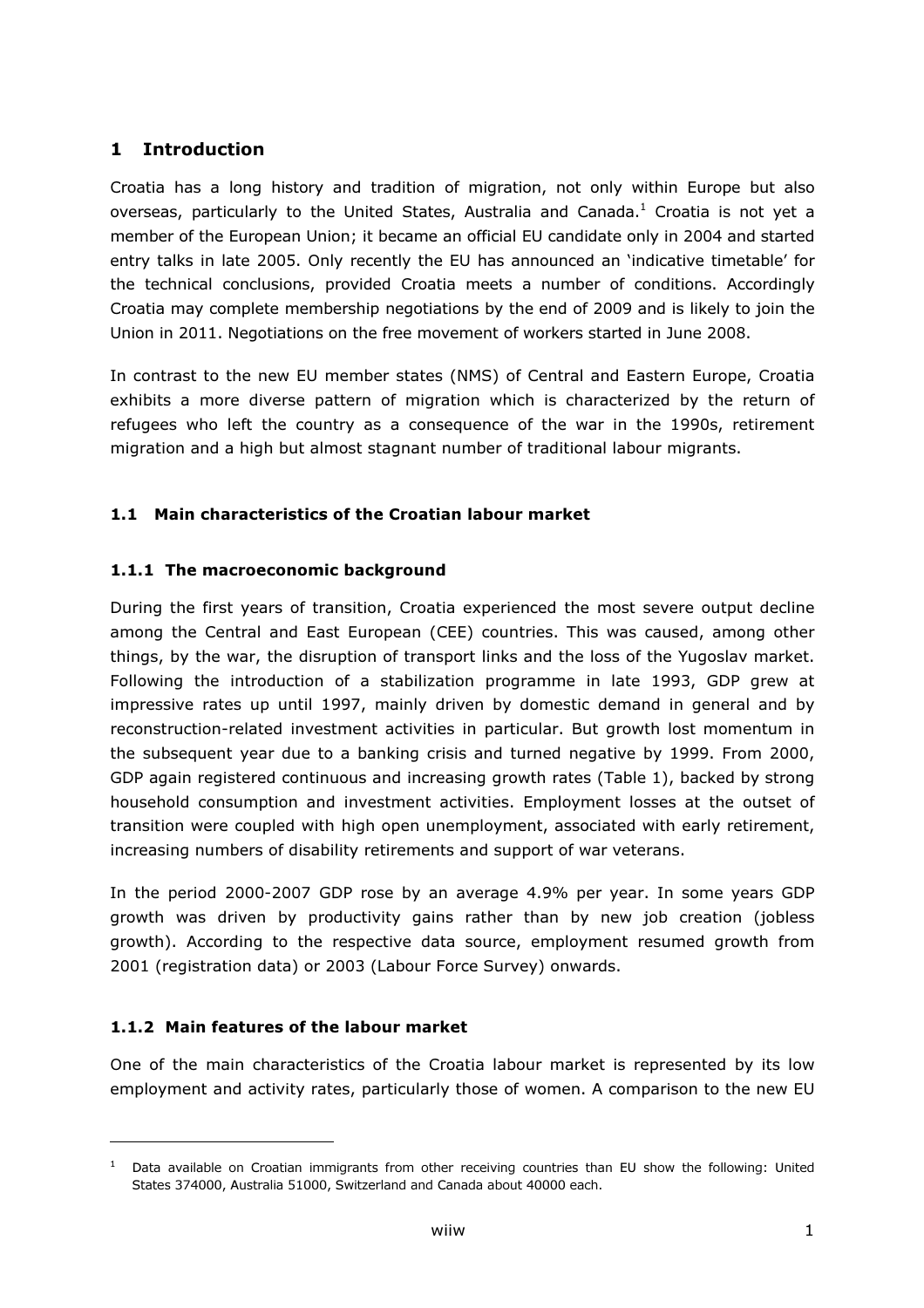member states shows that only in Bulgaria and Poland employment rates are lower than in Croatia. The low activity rate may be explained by the extensive use of early retirement schemes during the 1990s, the discouraged worker effect, an increasing number of disability retirements and, last but not least, by the traditional role of women (EIZ, 2006).

|                                            | 2000   | 2001   | 2002   | 2003   | 2004  | 2005          | 2006  | 2007          | 2008                 |
|--------------------------------------------|--------|--------|--------|--------|-------|---------------|-------|---------------|----------------------|
|                                            |        |        |        |        |       |               |       |               | first half           |
| Population, th pers., mid-year             | 4437   | 4437   | 4443   | 4442   | 4439  | 4442          | 4440  | 4440          |                      |
| Gross domestic product, HRK mn, nom.       | 152519 | 165640 | 181231 | 198422 |       | 214983 231349 |       | 250590 275078 |                      |
| annual change in % (real)                  | 2.9    | 4.4    | 5.6    | 5.3    | 4.3   | 4.3           | 4.8   | 5.6           | 4.3                  |
| GDP/capita (EUR at PPP - wiiw)             | 8110   | 8630   | 9320   | 9830   | 10570 | 11200         | 12130 | 13190         | $\bullet$            |
| LFS - employed persons, th, avg.           | 1553   | 1469   | 1528   | 1537   | 1563  | 1573          | 1586  | 1600          | $\cdot$              |
| annual change in %                         | 4.1    | $-5.4$ |        | 0.6    | 1.7   | 0.7           | 0.8   | 0.9           | $\cdot$              |
| LFS - unemployed persons, average          | 298.0  | 277.0  | 266.0  | 256.0  | 249.5 | 229.0         | 198.5 | 182           | $\ddot{\phantom{a}}$ |
| LFS - unemployment rate in %, average      | 16.1   | 15.9   | 14.8   | 14.3   | 13.8  | 12.7          | 11.1  | 10.0          | $\cdot$              |
| Reg. unemployed, th pers, end of period    | 378.5  | 395.1  | 366.2  | 318.7  | 317.6 | 307.9         | 293.2 | 254.5         | $\cdot$              |
| Reg. unemployment rate in %, end of period | 22.3   | 23.1   | 21.3   | 18.7   | 18.5  | 17.8          | 17.0  | 14.7          | 14.5                 |
| Average gross monthly wages, HRK           | 4869   | 5061   | 5366   | 5623   | 5985  | 6248          | 6634  | 7047          | 73048                |
| annual change in % (real, net)             | 3.4    | 1.6    | 3.1    | 3.8    | 3.7   | 1.5           | 1.9   | 2.2           | 0.6                  |

#### Table 1: Croatia: Selected economic indicators

Source: wiiw Database incorporating national statistics; IMF; wiiw forecasts.

Agriculture is still an important employer, accounting for 14% of total LFS employment – a fairly high share as compared to the NMS excepting Poland, Romania and Bulgaria. New jobs have mainly been created in the services sector and, after years of steady decline, again in the manufacturing sector.

Following a peak (16%) in 2000, LFS unemployment fell continuously thereafter and reached 10% in 2007. Despite this improvement, Croatia still features the second highest unemployment rate after Slovakia if compared with the NMS. The incidence of unemployment is particularly high (though declining) for young people with a low educational level. Long-term unemployment has become another salient feature of the Croatian labour market (60% of total unemployed), those affected are running the risk of permanent exclusion and finally exiting from the labour market. The groups most affected by long-term unemployment are females, those with low educational level or uncompleted schooling.

An examination of unemployment by educational level shows a less diverging picture than in most NMS. While in the latter the least educated are over-proportionately affected by unemployment, in Croatia the group with the lowest educational level features about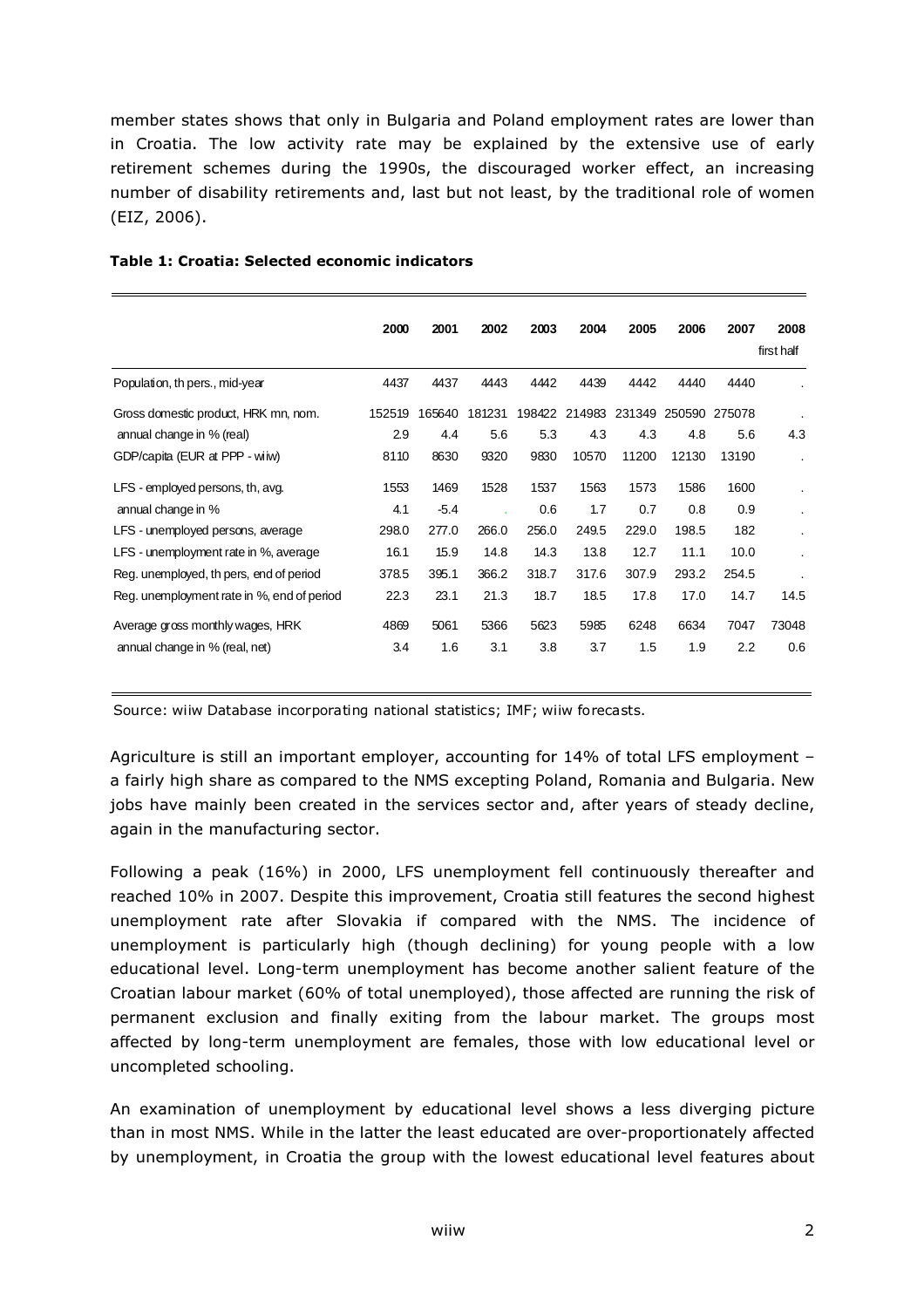the average unemployment rate, whereas persons with medium education are the only group to exhibit an above-average unemployment rate.

An analysis of unemployment by region shows significant differences in Croatia. Labour market imbalances tend to be highly persistent over time: the regions worst off in 1996 have tended to perform worse in later phases as well, the only exception being the region of Zadar. The city of Zagreb and the county of Istria – the economically most developed regions of Croatia – report the lowest unemployment levels, while in Vukovar Srijem, the least developed county, the highest level is observed.

Similar to most comparable countries, Croatia experienced a real wage decline in the early years of transition, additionally accelerated by the war and by hyperinflation up to 1993, when the real wage level was only 30% of the 1990 average. This period was characterized by an enormous gap between real wage growth and productivity growth. After launching the stabilization programme in late 1993, wage growth surged ahead of productivity growth up until 1999 (gross wages) and 2000 (net wages) respectively. In the subsequent years real wage developments were almost in line with productivity increases. Croatia has a higher wage level than any of the NMS (with the exception of Slovenia), which makes its labour relatively expensive as compared to its competitors.

### 1.1.3 Demographic development

The population of Croatia has declined during the period of transition, first due to outward migration caused by the war but also due to the natural increase turning negative. Data for 2004 indicate that out of the country's 4.4 million inhabitants, the agricultural population accounted for 5.5%. The highest (and stable) share by far of both population (28%) and labour force (30%) is concentrated in the Zagreb region, whereas almost all other regions have undergone a depopulation process. Croatia, like most of the new and old EU member states, faces the problem of an ageing population. The share of the pre-productive and post-productive age groups in total population is 16% and 17% respectively: thus, in a comparison with the NMS, Croatia ranks second after Bulgaria among the most ageing societies, but compared with the EU-27 the rates are similar. As a result the Croatian social security system has come under pressure, due to the very unfavourable ratio of working to retired people. The working-age population (15-64 years of age) accounted for 67% of the total population in 2007 and was lower than in any of the NMS, but above the EU-27 average (Figure 1).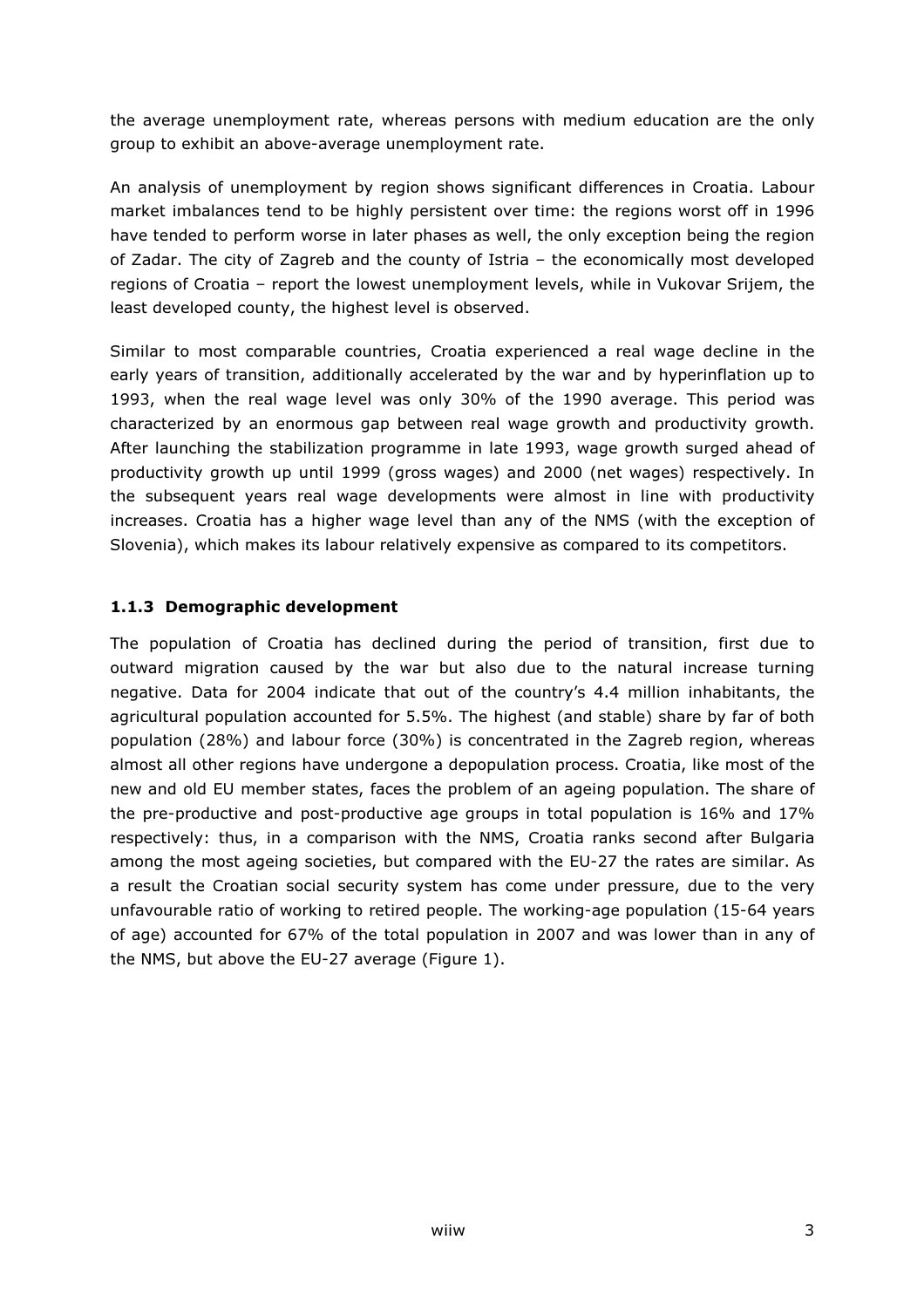Figure 1: Population by age groups in selected countries, 2007



Source: Eurostat.

Table 2: Croatia: International migration

|      | <b>Immigrants</b> | <b>Emigrants</b> | <b>Net Migration</b> |
|------|-------------------|------------------|----------------------|
| 1996 | 44596             | 10027            | 34569                |
| 1997 | 52343             | 18531            | 33812                |
| 1998 | 51784             | 7592             | 44192                |
| 1999 | 32910             | 14285            | 18625                |
| 2000 | 29385             | 5953             | 23432                |
| 2001 | 24415             | 7488             | 16927                |
| 2002 | 20365             | 11767            | 8598                 |
| 2003 | 18455             | 6534             | 11921                |
| 2004 | 18383             | 6812             | 11571                |
| 2005 | 14230             | 6012             | 8218                 |
| 2006 | 14978             | 7692             | 7286                 |
| 2007 | 14622             | 9002             | 5620                 |

Note: Data for 1996 and 1997 do not include the territory of Croatia occupied at that time.

Source: Statistical Office of Croatia

l

The migration balance has been positive in the past ten years, but declining recently (Table 2). $^2$  Migration flows during the 1990s and also the 2000s were and still are politically motivated to some extent, since most inflows and outflows are related to the return of persons displaced by the war (JIM, 2007). Available data provided by the Statistical Office of Croatia show that the bulk of immigration came from Bosnia and

 $2$  Data presented by the Statistical Office of Croatia may not fully reflect the actual size of migration, since the reporting is limited to those who reported their departure and permanently residing foreigners who reported their place of permanent residence in Croatia (Bozic, 2007).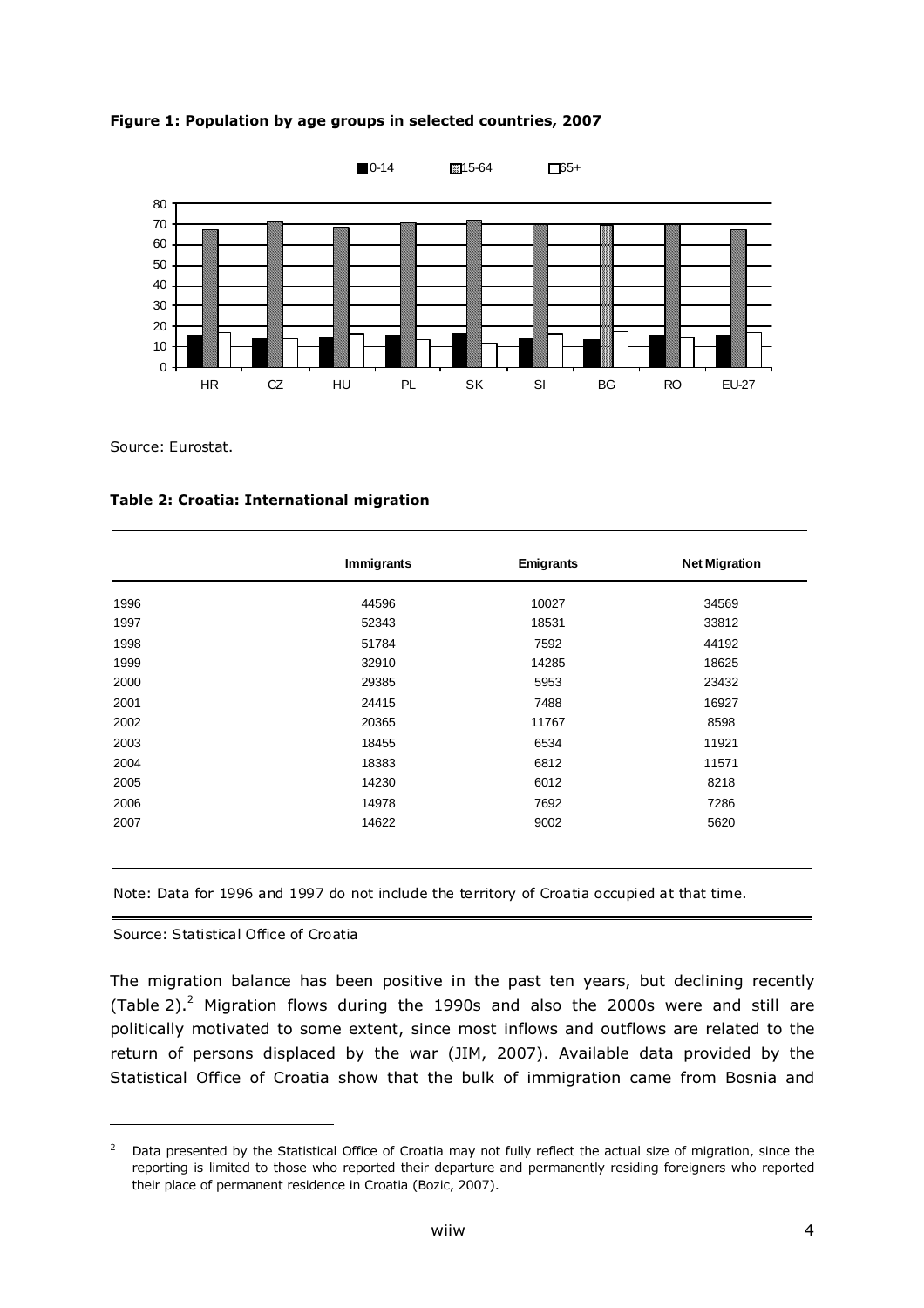Herzegovina, while most of the emigrants went to Serbia and Montenegro, followed by Bosnia and Herzegovina.

Demographic projections prepared by the Croatian Central Bureau of Statistics (2006) indicate that Croatia's population may decline to about 3.7 million by 2050, even if assuming a continued positive migration balance. The working-age population (15-64 years) is projected to fall by almost 30% and its share in the total population to decline from currently 67% to 57% in 2050. At the same time the number of persons over 65 years will increase by some 20%, raising the old age dependency ratio (ratio of older persons compared to the working-age population) from 26% to 50% (JIM, 2007).

### Croats in Bosnia and Herzegovina

A specificity of the region is that a large number of Croats living in Bosnia and Herzegovina have obtained Croatian citizenship, as ethnic Croats have the right to apply for a Croatian passport, implying equal rights to Croatian citizens living in Croatia (Doric, 2008) – among other things the right to vote in Croatian elections. According to data provided by the Croatian Ministry of Interior, about 336 thousand Croats have a permanent residence in Bosnia and Herzegovina, accounting for around 8% of its total population.

### 1.2 Institutional setting for labour migration

### 1.2.1 Regulations on migration

Labour immigration is based on the Law on Foreigners which came into force in January 2004. The Law envisages the establishment of a quota system of work permits. Accordingly the Croatian government – following the proposal of the Ministry of Labour, based upon the opinion of the Croatian Employment Service – determines the annual quota for work permits for foreign workers per sectors and professions each year. Work permits are issued for a limited period of time, usually corresponding to one year, and may be extended to a maximum of two years. In addition the government may set the quota for the employment of seasonal workers. The work permit is issued to a foreigner upon request of an employer.

In line with the provisions of the Law, foreigners are guaranteed the same rights as Croatian citizens regarding employment and working conditions (collective agreements and arbitration rulings).

Apart from quotas, work permits can be issued to some categories of foreign workers. These permits are granted to daily commuters from neighbouring countries (on the condition of reciprocity), EU nationals and their family members, foreigners performing indispensable tasks in companies and foreign company agencies, intra-corporate transferees, school teachers teaching in the national minorities language, etc. (IOM, 2007, p. 29).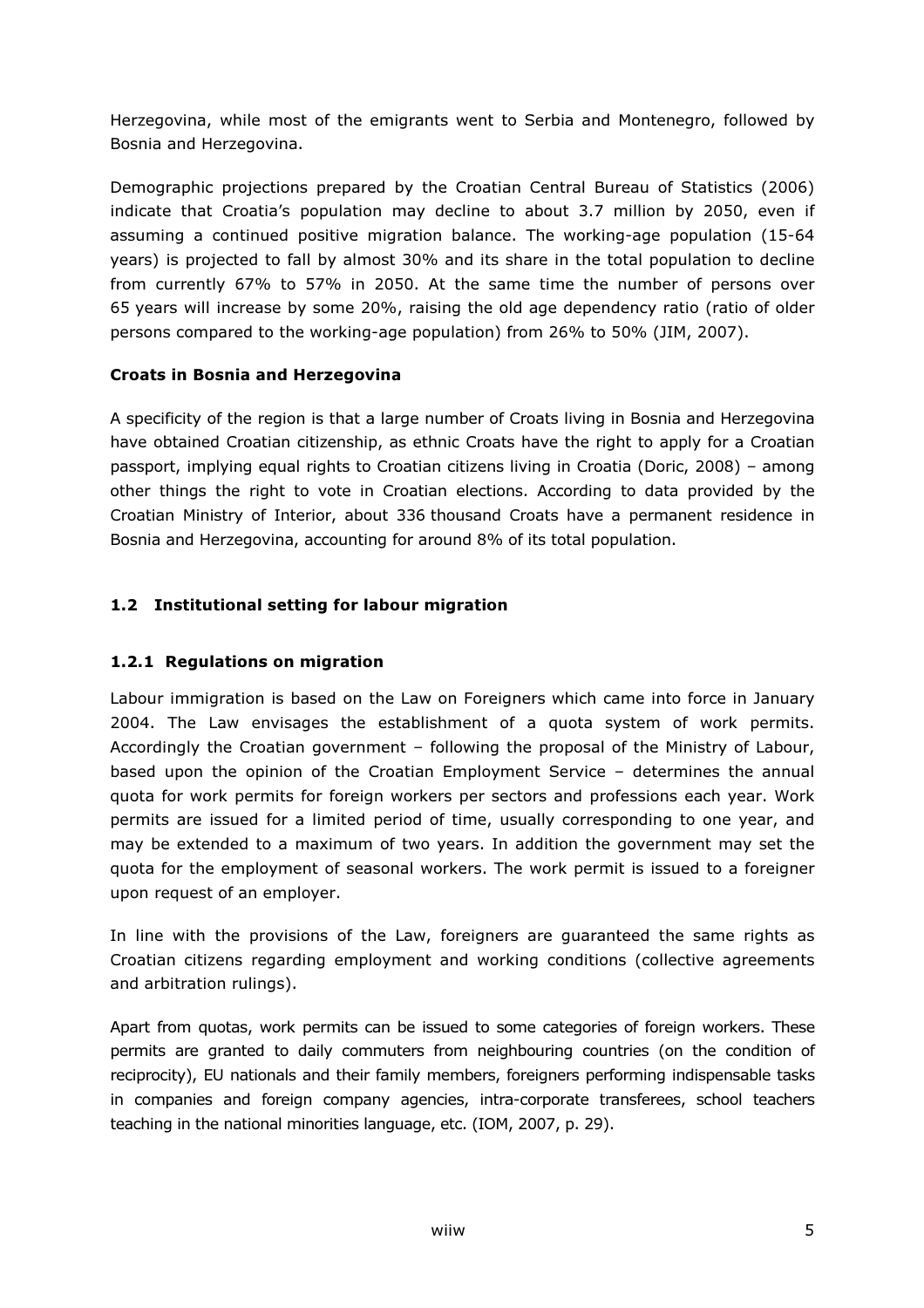In January 2008 a Migration Policy Strategy together with a new Asylum Act came into force. This package is to a great extent harmonized with the acquis communautaire. Migration policy is primarily focusing on immigration and is a first step towards the establishment of an immigration system.

### 1.2.2 Labour market institutions

In Croatia a number of ministries, agencies and institutions are dealing with the (legal) aspects of migration in general and labour migration in particular (see IOM, 2007):

- The Ministry of Interior is responsible for migration. According to the Law on Foreigners it covers all issues of entry, admission, stay, residence and employment of foreigners.
- **The Aliens and Asylum Department of the Inspection and Administrative Affairs** Directorate is among other things responsible for issues related to regular migration and deals with residence and employment of foreigners.
- The Croatian Emigration Department encourages Croatian emigrants to engage economically in Croatia.
- The Ministry of Economy, Labour and Entrepreneurship proposes, upon the advice of the Croatian Employment Service, the annual quota of work permits by sectors and professions.
- The Labour and Labour Market Directorate (as part of the Ministry of Economy, Labour and Entrepreneurship) carries out, among other things, administrative and other professional activities related to the legal status of Croatian citizens employed in foreign countries and their return and employment in Croatia and the legal status of foreign workers in Croatia.
- **The State Inspectorate is responsible for the supervision of foreign workers.**
- The Croatian Employment Service provides information on the labour market situation and the need for foreign workers to set quotas for work permits. On the basis of international agreements the CES also assists Croatian citizens who want to work abroad. So far such agreements are concluded only with Germany and Slovenia. The agreement with Germany envisages the recruitment of seasonal workers from Croatia in agriculture and catering, 500 guest workers for a duration of up to 18 months and 30 student summer jobs.

### 2 Patterns of labour mobility

Data sources on migration from and to Croatia are very limited. The main source is the Croatian Bureau of Statistics, providing yearly data on emigration and immigration.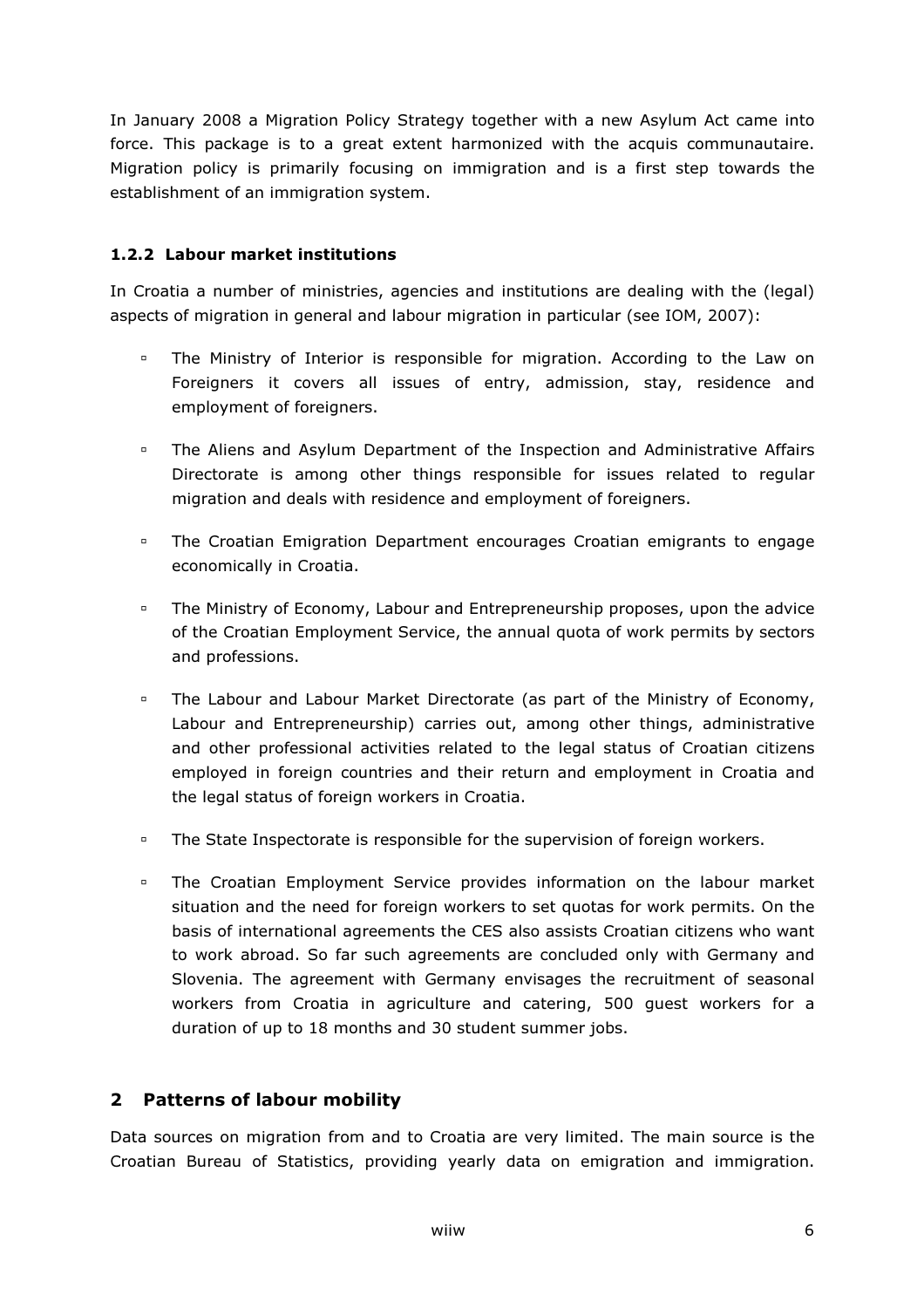However, there is no separate information about labour migration (see above). Other sources are immigration figures in receiving countries.

### 2.1 Emigration to Western Europe

-

International migration from the countries of the Western Balkans has a long tradition and has been diverse and complex. Labour emigration from Croatia started in the late 1950s (illegally) and Croatian labour migrants constituted a relative majority among the first wave of guest workers in the 1960s (Bozic, 2007). At that time, when additional labour was needed in the wake of what is generally understood as the post-war reconstruction period in Western Europe, it became very common to attract labour particularly from the former Yugoslavia and Turkey; for instance, in Austria a so-called 'guest worker' scheme was introduced, bringing workers from the region to Austria (Adam, 2005). In the former Yugoslavia, labour migration to Western Europe was seen as a way to alleviate labour market imbalances, so that a high number of expatriate networks exist.

Table 3 shows the population of Southeast European (SEE) countries residing in the EU-15. Accordingly, during the period 2000-2007 Albania reported the highest share (nearly 28%) living in the EU-15, followed by Bosnia and Herzegovina, Macedonia and Croatia. Over that period 300 thousand Croatian citizens, accounting for about 7% of the Croatian population, were living in the EU-15, most of them in Germany, Austria and Switzerland. A slight decline is reported both in absolute and relative terms from 2004 onwards.

The Croatian Employment Service (CES) acts also as a mediator in the employment of seasonal workers, medical technicians, guest workers and students participating in summer trainings in Germany as well as in the employment of seamen and on ships owned by foreign owners. However, the number of workers employed abroad through the mediation of the CES is very small, amounting to 7900 persons in 2001 (Table 4), the highest level so far. Data for the entire 2000-2007 period indicate a declining number of employed abroad in 2003 and 2004, and a slight increase thereafter to about 5 thousand persons. Employment was mainly of a seasonal character with activities concentrating primarily in agriculture (over 70% of the total), followed by hotels and restaurants, entertainment etc. (CES, 2008).

The bulk of Croatian workers in the EU concentrate on Germany and the neighbouring countries Austria, Italy and Slovenia. Croatia has also concluded special arrangements with Slovenia and Germany (Table 4).<sup>3</sup>

 $3$  According to the quota agreed between Germany and Croatia, unemployed Croatian citizens have the opportunity to spend a period of time in Germany. An agreement concluded in 2003 allows 500 Croatian workers who are doing temporary work in Germany access to professional training for three years. However, only 319 persons made use of this arrangement in 2003 (Kapural, 2005), 111 in 2005 and 103 in 2006.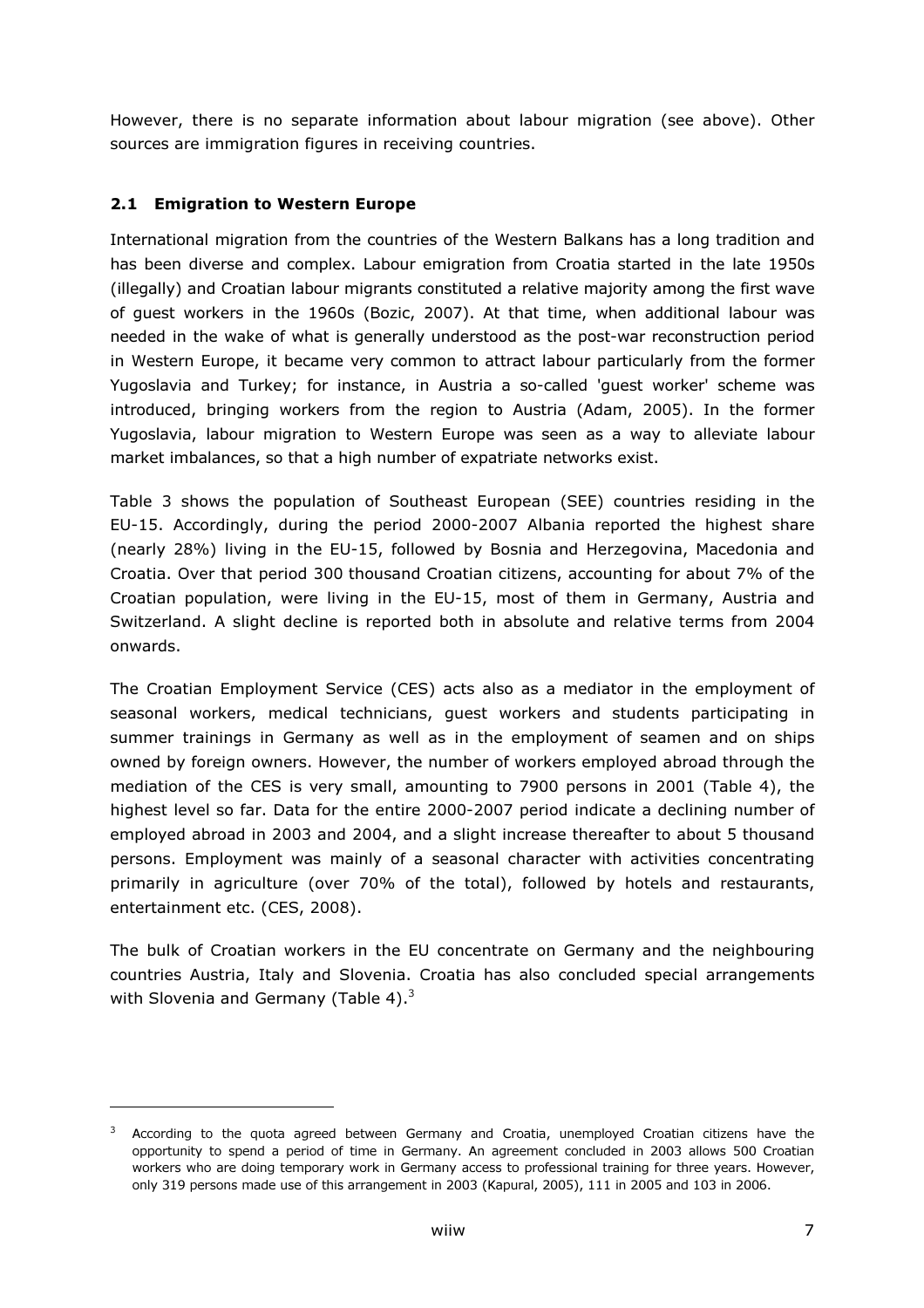|               | 2000    | 2001    | 2002    | 2003    | 2004    | 2005    | 2006      | 2007      |
|---------------|---------|---------|---------|---------|---------|---------|-----------|-----------|
|               |         |         |         |         |         |         |           |           |
| Albania       | 412,915 | 434,002 | 514,291 | 581,605 | 670,751 | 717,450 | 743,485   | 805.416   |
|               | 13.5%   | 14.1%   | 16.6%   | 18.7%   | 8.2%    | 8.2%    | 8.1%      | 8.3%      |
| Bosnia        | 227,011 | 323,006 | 323,929 | 330,751 | 313,440 | 314,624 | 310,651   | 319,347   |
|               | 6.0%    | 8.5%    | 8.5%    | 8.6%    | 8.2%    | 8.2%    | 8.1%      | 8.3%      |
| Croatia       | 249,031 | 316,953 | 329,448 | 334,136 | 324,698 | 326,088 | 322,926   | 316,504   |
|               | 5.6%    | 7.1%    | 7.4%    | $7.5\%$ | 7.3%    | 7.3%    | 7.3%      | 7.1%      |
| Macedonia     | 83,848  | 103,932 | 112,922 | 137,863 | 146,209 | 153,059 | 161,556   | 171,450   |
|               | 4.1%    | 5.1%    | 5.6%    | 6.8%    | 7.2%    | 7.5%    | 7.9%      | 8.4%      |
| Serbia-Monte. | 679,548 | 835,176 | 806,739 | 777,571 | 342,551 | 521,495 | 508,255   | 471,764   |
|               | 6.4%    | 7.8%    | 8.6%    | 9.6%    | 4.2%    | 6.5%    | 6.3%      | 5.9%      |
| Bulgaria      | 71,437  | 102,980 | 140,864 | 166,330 | 203,528 | 219,233 | 255,163   | 310,335   |
|               | 0.9%    | 1.3%    | 1.8%    | 2.1%    | 2.6%    | 2.8%    | 3.3%      | 4.1%      |
| Romania       | 217,669 | 285,075 | 389,045 | 553,508 | 724,697 | 880,738 | 1,072,307 | 1,553,276 |
|               | 1.0%    | 1.3%    | 1.8%    | 2.6%    | 3.3%    | 4.1%    | 5.0%      | 7.2%      |
| Slovenia      | 23,814  | 30,697  | 31,218  | 35,672  | 32,355  | 34,698  | 34,395    | 35,848    |
|               | 1.2%    | 1.5%    | 1.6%    | 1.8%    | 1.6%    | 1.7%    | 1.7%      | 1.8%      |
|               |         |         |         |         |         |         |           |           |

Table 3: Population from Southeast European countries in the EU-15 by sending country, numbers, and per cent of home-country population

2000-2002: Without Austria and Luxembourg

2004-2007: Ireland included with structure of PPSN

Sources : National population statistics, Eurostat, LFS, own calculations. Stocks in EU-15

Following Slovenia's accession to the EU, that country had to introduce quotas for workers from non-EU member states. As a consequence the number of Croatian workers in Slovenia was reduced compared to the pre-accession period (Kapural, 2005). Croatian workers are mostly commuters and are doing seasonal work.

The number of Croats with a regular visa in Italy increased from 16,500 in 2000 to 19,600 in 2007; the majority of them was concentrated in the Veneto and Friuli-Venezia Giulia. These regions contain Italy's two main shipyards in the Adriatic Sea, Monfalcone and Marghera (IOM, 2005). In general considerable cross-border migration – weekly or daily commuting – of Croatian workers from Istria to Italy is observed. In the region of Trieste nursing and housemaid work is performed by about 12 thousand women from Croatia. According to some estimates, approximately 5000 to 8000 women from Croatia work illegally in Northern and Central Italy (IOM, 2005, p. 35).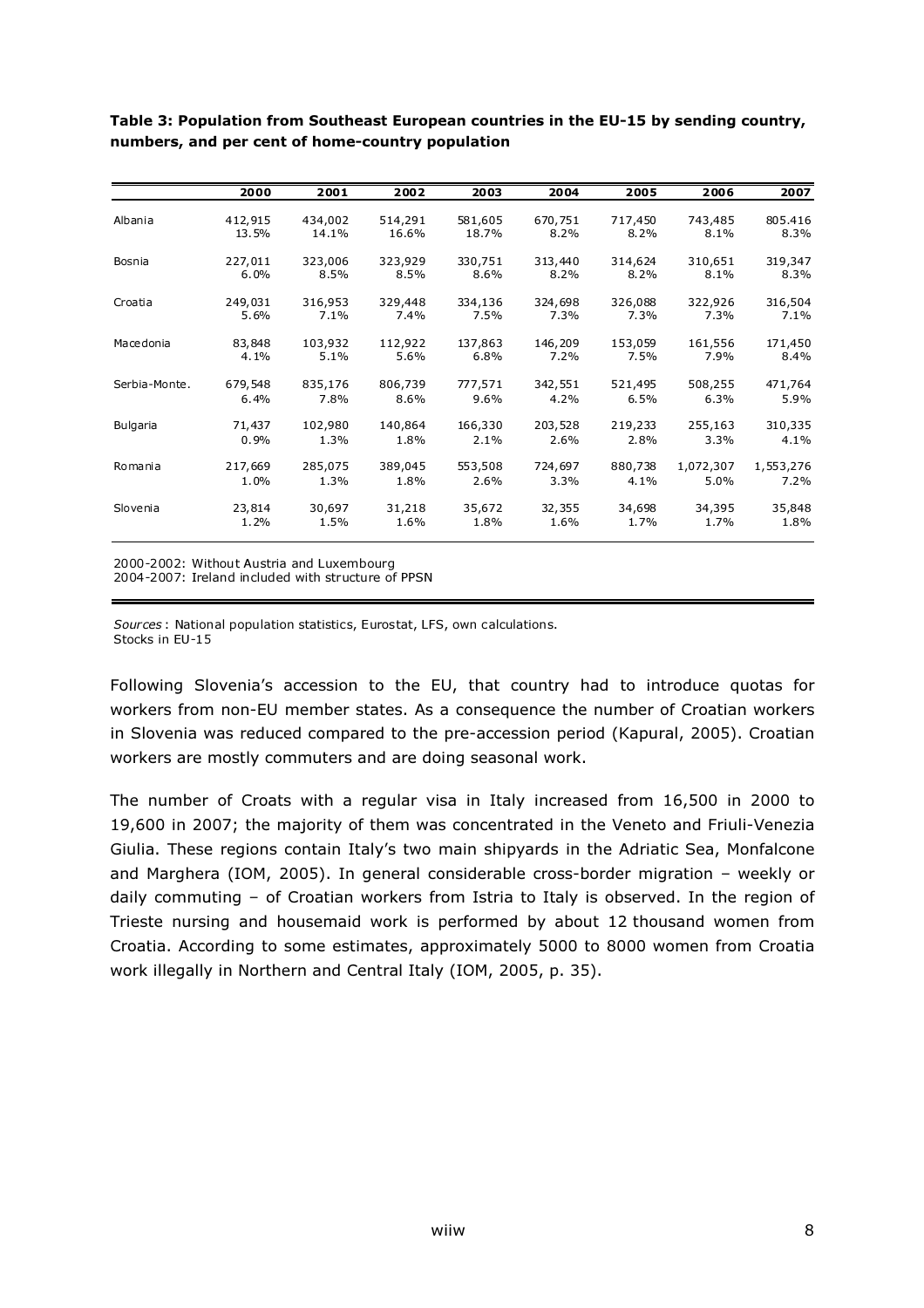#### Table 4: Number of Croatian workers employed abroad through the mediation of the Croatian Employment Service (CES)

| Year | Total | Seasonal workers | <b>Guest workers</b> | <b>Students</b> | <b>Medical Technicians</b> | Seamen on<br>foreign ships |
|------|-------|------------------|----------------------|-----------------|----------------------------|----------------------------|
| 2000 | 7233  | 5954             | $\blacksquare$       | $\,$            | 147                        | 1132                       |
| 2001 | 7862  | 6211             | $\,$                 | $\,$            | 317                        | 1334                       |
| 2002 | 7669  | 6035             | 57                   | 37              | 390                        | 1150                       |
| 2003 | 6161  | 5238             | 319                  | 24              | 98                         | 482                        |
| 2004 | 5108  | 4778             | 168                  | 16              | 31                         | 115                        |
| 2005 | 4883  | 4615             | 111                  | 32              | 11                         | 114                        |
| 2006 | 5273  | 5013             | 103                  | 31              | 12                         | 114                        |
| 2007 | 5082  | 4757             | 109                  | 24              | 19                         | 173                        |

Source: Croatian Employment Service

#### Table 5: Croatian citizens in selected European countries, 1996-2007

|             | 1996   | 1997   | 1998   | 1999   | 2000           | 2001   | 2002   | 2003   | 2004   | 2005   | 2006   | 2007   |
|-------------|--------|--------|--------|--------|----------------|--------|--------|--------|--------|--------|--------|--------|
| Country     |        |        |        |        |                |        |        |        |        |        |        |        |
| Germany     | 201923 | 206554 | 208909 | 213954 | 216800         | 223800 | 231000 | 236570 | 229712 | 228926 | 227510 | 225309 |
| Austria     |        |        |        |        | $\blacksquare$ | 57154  | 58440  | 58520  | 58719  | 58351  | 57103  | 56695  |
| Italy       | 15309  | 15223  | 15455  | 16508  | 16690          | 16564  | 16858  | 21052  | 19595  | 20393  | 19664  |        |
| Sweden      | 4266   | 5490   | 6814   | 7170   | 7520           | 6859   | 5470   | 4194   |        |        |        | ٠      |
| Slovenia    | 5788   | 6017   | 5245   | 6720   | 6751           | 7221   | 7208   |        | ٠      | 6886   | 6829   |        |
| Switzerland | 43615  | 43727  | 43377  | 43764  | 43876          | 44097  | 43548  |        |        |        |        |        |
|             |        |        |        |        |                |        |        |        |        |        |        |        |

Source : National statistics of the respective countries; Bozic (2007).

#### 2.2 Migrant workers in Croatia

Along with the economic upturn the Croatian economy has been making use of foreign workers due to the emerging labour shortages in some sectors and/or skills. Table 5 shows the development of work and business permits in the period 2000-2008. The strong reduction of work permits issued between 2003 and 2004 can be attributed to the changing legislation, such as the introduction of exemptions from the requirement of work permits for 23 categories of migrants by the Foreign Workers Law approved in 2003. In addition, the new Law introduced business permits as a new category, which contributed to a decline of work permits as well (see also IOM et al., 2007). Business permits are considered as both permits to work and reside on the territory of the Republic of Croatia. From the very beginning of their introduction, the number of business permits issued exceeded that of work permits. Figures for 2005 indicate that most business permits were issued for citizens from Bosnia and Herzegovina, followed by Macedonia, China, Slovakia, Italy, Serbia, Montenegro, Germany, Slovenia and Austria (Bozic, 2007).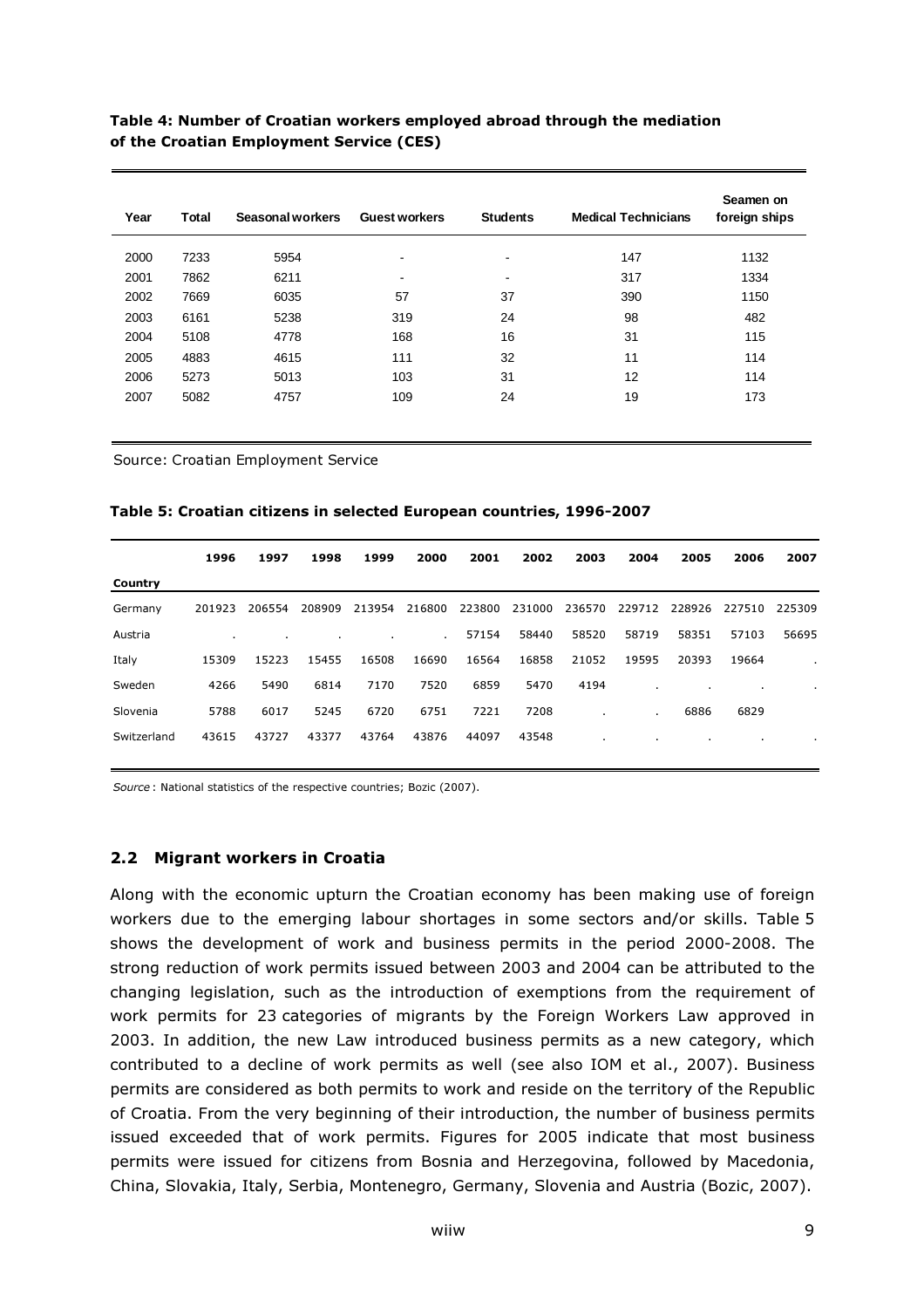| Year | <b>Work Permits</b> | <b>Business Permits</b>  | <b>Total</b>             |
|------|---------------------|--------------------------|--------------------------|
| 2000 | 4695                | $\blacksquare$           | 4695                     |
| 2001 | 5710                | $\blacksquare$           | 5710                     |
| 2002 | 6674                | $\blacksquare$           | 6674                     |
| 2003 | 8356                | $\blacksquare$           | 8356                     |
| 2004 | 2979                | 3356                     | 6335                     |
| 2005 | 3814                | 3875                     | 7689                     |
| 2006 | 3950                | 5678                     | 9628                     |
| 2007 | 4613                | $\overline{\phantom{a}}$ | $\blacksquare$           |
| 2008 | 8397                | $\blacksquare$           | $\overline{\phantom{a}}$ |

#### Table 6: Work and business permits issued to foreigners in Croatia, 2000-2008

Source: Ministry of Interior of the Republic of Croatia, Croatian Employment Service (CES).

#### Table 7: Foreign workers by sex and education (as of Dec 2006)

| <b>Educational level</b> | Men  | Women                    | <b>Total</b> |
|--------------------------|------|--------------------------|--------------|
| PhD                      | 10   | $\overline{\phantom{a}}$ | 10           |
| Masters degree           | 12   | 3                        | 15           |
| University degree        | 1171 | 382                      | 1553         |
| College degree           | 150  | 67                       | 217          |
| High school degree       | 4317 | 788                      | 5105         |
| Highly skilled           | 113  | 2                        | 115          |
| Skilled                  | 821  | 12                       | 833          |
| Semi-skilled             | 70   | 10                       | 80           |
| Low skilled              | 1419 | 99                       | 1518         |
| No education             | 41   | 6                        | 47           |
| Unknown                  | 410  | 64                       | 474          |
| Total                    | 8534 | 1433                     | 9967         |

Source: IOM (2007) based on Migration Policy Strategy of the Republic of Croatia 2007.

Detailed data on the 2007 quota indicate that out of 4613 permits, new work permits accounted for 2613. The quota for 2008 almost doubled, to 8397, of which 2500 are accounting for the prolongation of work permits from the previous year and 5897 for new employment. Altogether, the number of foreign workers is increasing, but its share in overall employment is very low. A breakdown by economic sector shows that most of the work permits were issued for construction (3630), shipbuilding (1700), hotels and restaurants (240), transport (118) and manufacturing (106). In all other sectors the employment of foreign workers is negligible.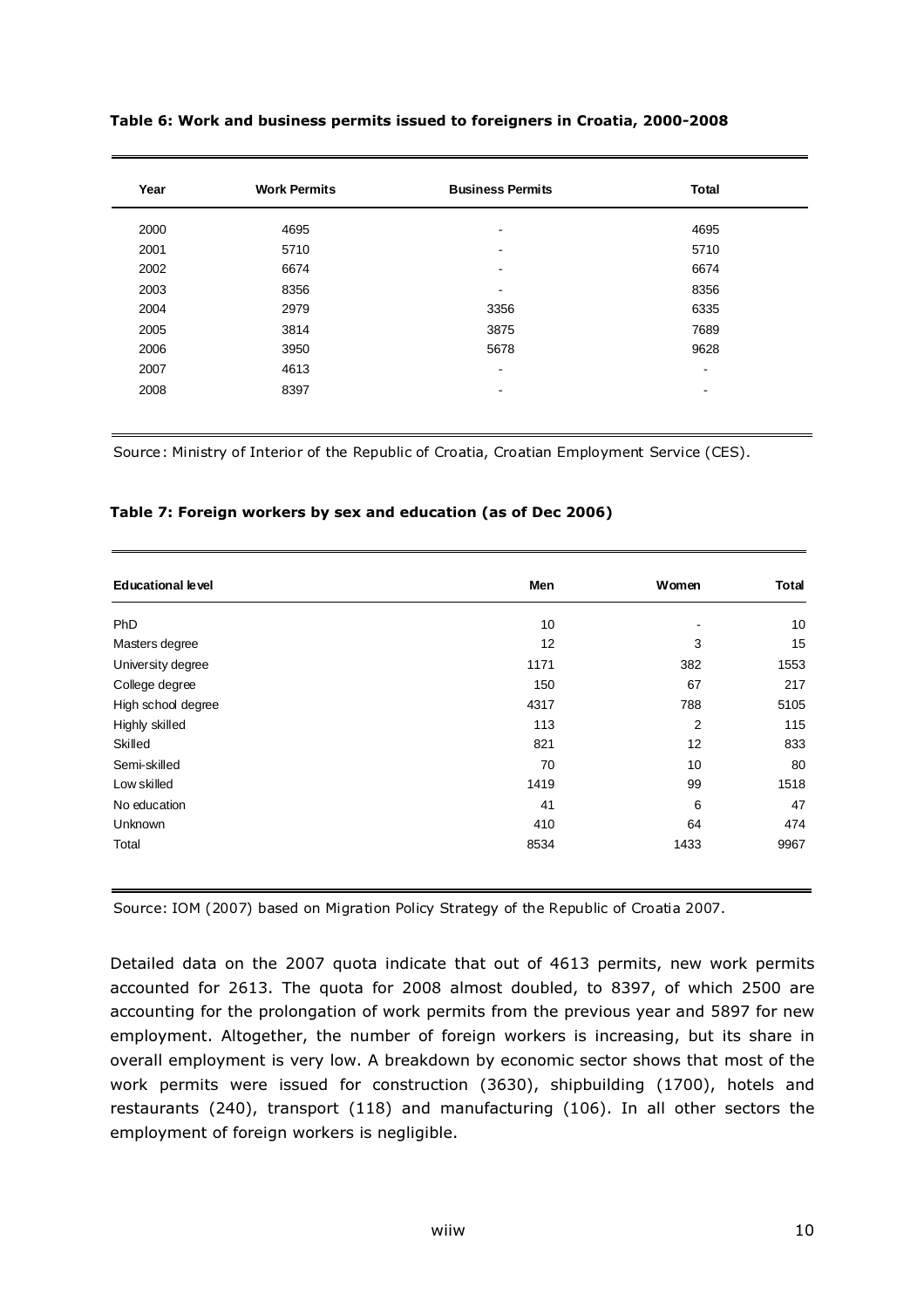According to IOM (2007) the educational level of migrant workers in Croatia has changed during the past decade. While at the beginning of the 1990s foreign workers were mostly skilled and low-skilled, this pattern has changed from the mid-1990s with the share of highly skilled workers steadily on the increase. As Table 6 shows, in 2005 the majority of foreign workers had high school degrees, followed by those with university degrees and finally the low-skilled workers. Most foreign workers are men (86%), only 14% are women. Persons aged between 46 and 60 years account for the highest share among migrant workers in Croatia, followed by the age group 26 to 35 years.

Information about informal work of foreigners is scarce. As of 2007 the fine for employers employing workers illegally increased significantly. The State Inspectorate can even close down a firm employing migrant workers illegally. In 2005 the State Inspectorate registered 1373 foreigners working without a work permit, in 2006 the respective number was 1284.

## 3 Effects of migration on the national labour market and economy

### 3.1 Brain drain

-

Brain drain is an important issue not only for Croatia, but for the entire Southeast European region. Croatia is reportedly a country with a high emigration rate among the highly educated. However, the actual magnitude is unknown, because 'the brain drain issue has been neglected for years and is still insufficiently investigated' (Adamovic and Menznaric, 2006). During the 1990s figures on a dramatic brain drain were in circulation, based on political motives rather than on actual well-documented figures.<sup>4</sup>

According to the Ministry of Science and Technology, 849 scientists left Croatia in the period 1990-2000. $5$  A breakdown of the total shows that among this group the technical sciences accounted for 249 persons, natural sciences for 244, medical sciences for 139 and other scientific areas for 217. Empirical research on the potential brain drain by Golub (2001) has shown that the bulk of scientists (85%) who left the country were below the age of 40 years, more than half were young researchers. In general, the number of young researchers willing to leave the country declined between 1990 and 2000 (Adamovic and Meznaric (2003). It was found that the current migration potential of young Croatian scientists has weakened, but also that the brain drain has not lost its significance. The share of potential migrants is still highest among the highly educated (Bozic and Buric, 2005).

<sup>4</sup> According to some 'political estimates' about 140 thousand highly skilled have left the country in the past decade. According to Adamovic and Meznaric (2006) this would mean that in the past ten years Croatia has lost almost the whole contingent of graduated students. A former Minister of Science and Technology stated in 2003 the 4738 highly educated citizens emigrated during 1991-2001 and added that the actual size had reached 10 thousand (Bozic, 2007).

<sup>&</sup>lt;sup>5</sup> Scientists here refers to persons who were employed by Croatian research institutes or universities.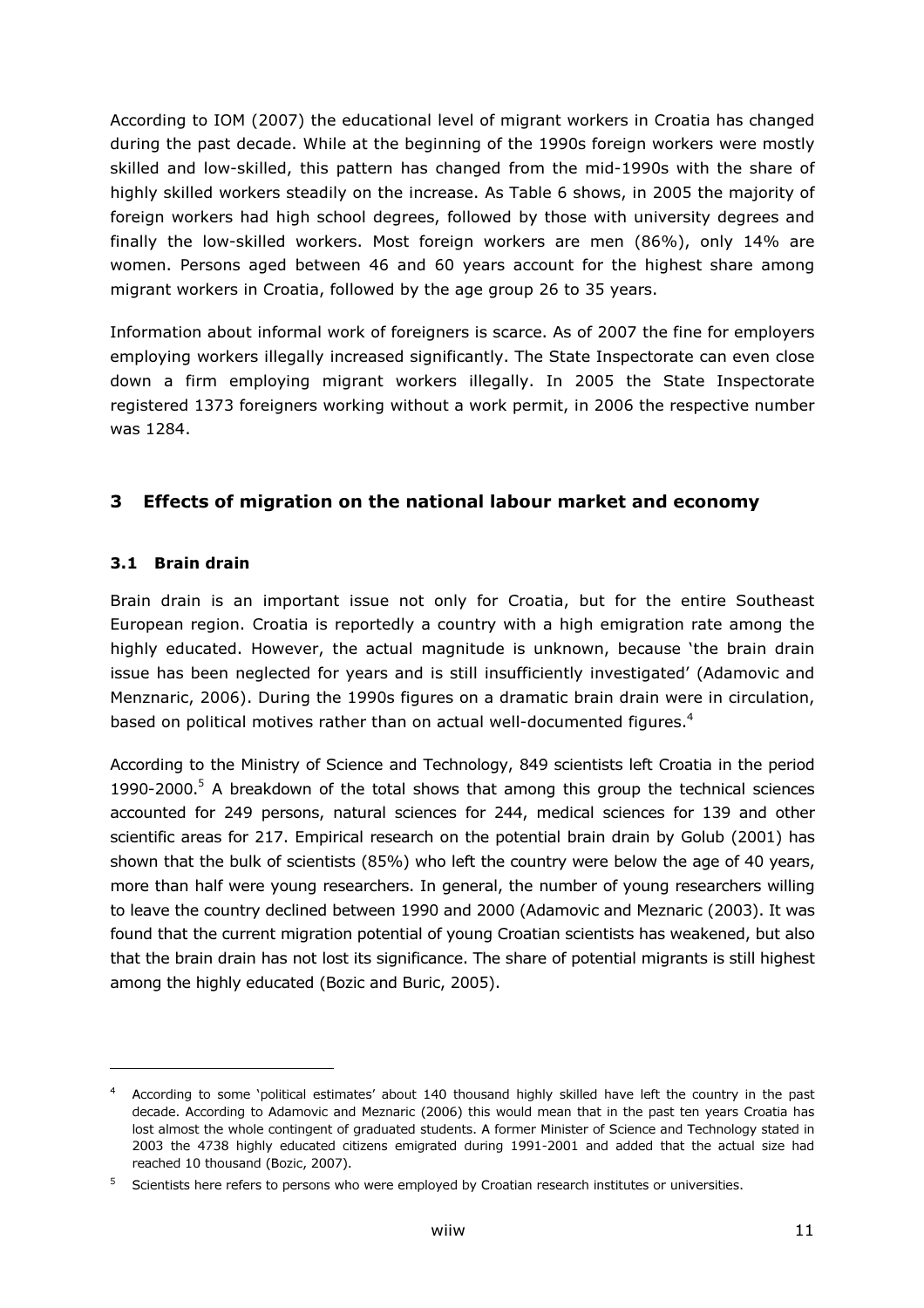In order to motivate Croatian scientists living abroad to return, the Ministry of Science, Education and Sports has launched a Fund (Unity through Knowledge Fund), supported by the World Bank. The UFK's mission under the slogan Connectivity - Cooperation -Creativity is to unite scientific and professional potential in Croatia and the diaspora in the development of a knowledge-based society.<sup>6</sup>

# 3.2 Remittances $^7$

Workers' remittances have for many years been a source of income in Croatia, but are relatively modest compared to other countries of the region, and declining. In 2006 workers' remittances accounted for 2.5% of the GDP, representing the lowest value in the region.

Migrants' remittances refer to income earned in the host country of migration that is sent or brought to the home country. More specifically, this term covers the following items: (1) workers' remittances, i.e. transfers abroad by resident workers (who live in the host country for at least 12 months); (2) compensation of employees, i.e. earnings paid by host-country employers to migrants who are not residing in that country, such as seasonal workers; and (3) migrants' transfers, namely cash and goods transferred by re-migrating individuals upon their relocation back to the home economy (IMF, 1993). Understanding remittances in a more narrow sense, only the first category corresponds to the notion of remittances as transfers of individuals residing abroad to family members in their countries of origin (Chami et al., 2008).<sup>8</sup> Besides, according to official data, that category is the most relevant among the above items.

As compared to other countries of the region, in Croatia and Macedonia the role of remittances is much less pronounced: the two countries have received recent inflows of 2.5-5% of their GDP. Both countries have shown a tendency of increasing remittance inflows during the 2000s.

From a comparative perspective, Albania as well as Bosnia and Herzegovina are countries with particularly high inflows of remittances. Bosnia and Herzegovina has received inflows of remittances of about 16-18% of its official GDP throughout the present decade, while in Albania official inflows increased from just above 12% in 2000 to more than 20% in 2006.

Although outflows of both workers' remittances and compensation of employees have been below 1% of the countries' GDPs throughout the 2000s, flows amounting to around

-

<sup>6</sup> Http://www.ukf.hr

 $7$  This part is based on a contribution by Anna Iara.

<sup>8</sup> Compensation of employees contains salaries of employees of embassies and international institutions among others as well: such flows are less relevant in terms of their impact on the source economy. Besides, this category contains employers' payments for social security, and part of the compensation of employees is spent in the host country, so that only a fraction ends up in the source country of migration. Migrants' transfers are again corresponding to different situations and economic behaviour than workers' remittances in the narrow sense, and these flows have very poor statistical coverage.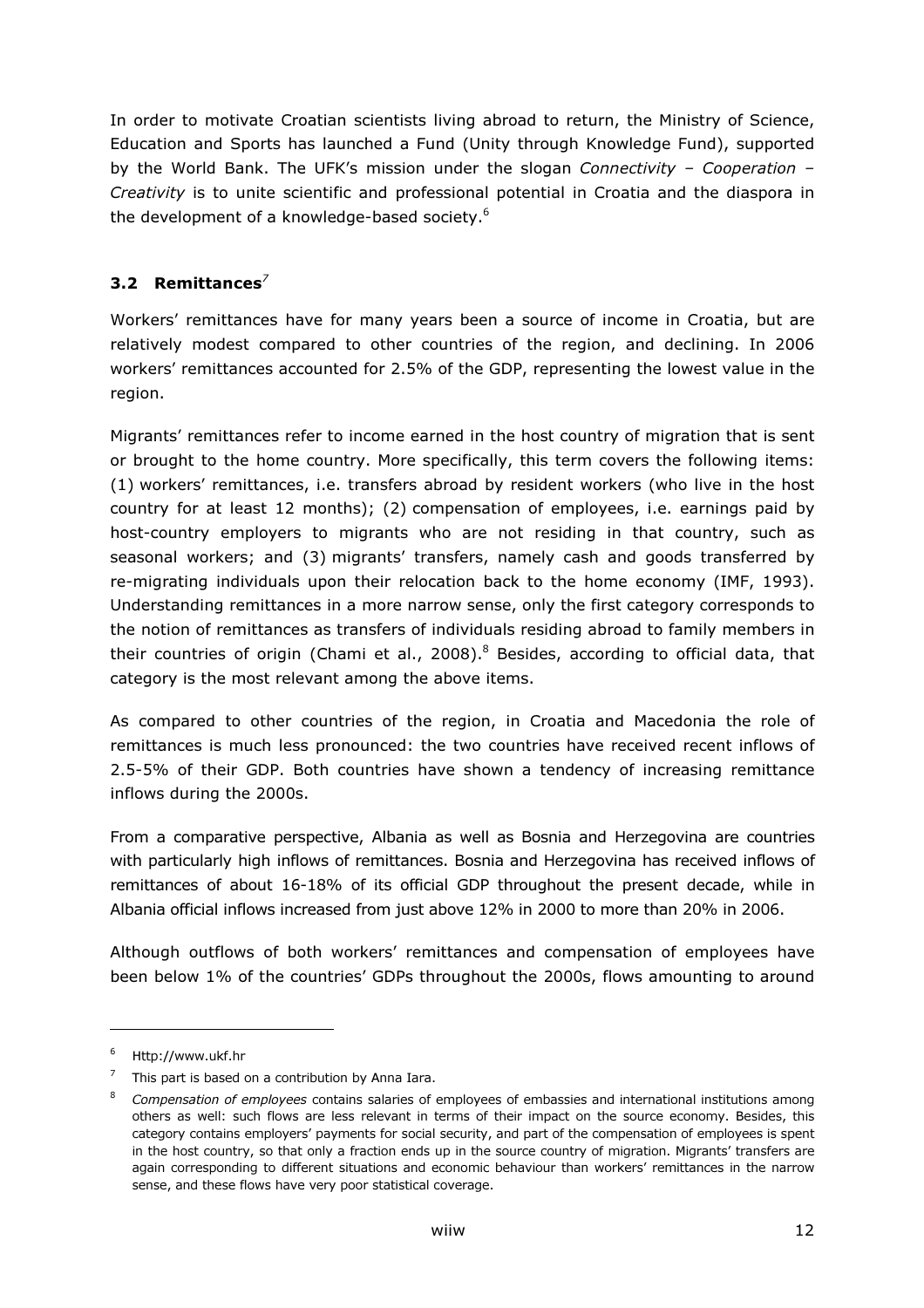0.5% of GDP in Albania, Bosnia and Herzegovina and Croatia nevertheless show that these countries also serve as hosts of worker migration.

In the context of the importance of remittances for the source countries, inflows of remittances are often compared with FDI as an alternative source of foreign exchange and investment. In the NMS the latter exceeded the former by far. By contrast, in a number of SEE countries official remittances figures were three to five times higher than FDI inflows in some years. Keeping in mind that a large part of remittances is likely to be unrecorded, the true size of remittances probably exceeds FDI in Croatia (and Romania) as well.

Most of the remittances in Croatia have been invested (real estate and land) rather than consumed (Poprzenovic, 2007).

### 3.3 Migration potential

Bozic and Buric (2005) have estimated Croatia's migration potential by making use of the micro analytic model for the Central and East European migration potential introduced by Fassmann and Hintermann (1997). Accordingly they estimated the migration potential of Croatia at 460 thousand persons older than 14 years or 12.5% of the country's population in that age group. The likely migration potential is 92 thousand (2.5%) and the real migration potential 0.4% of the population above 14 years or 14,700 persons. Similar to other comparable countries, typical (potential) migrants are young, unmarried, and highly educated persons. The regions with the lowest share in GDP exhibit the highest share of potential migrants and 'not the regions which are geographically the closest to potential immigration countries'. The main reasons for emigration are primarily of an economic nature, in particular high unemployment.

### 4 Conclusions

- The situation in Croatia is in many respects very similar to other SEE countries: Together with sizeable stocks of diaspora populations in the Western countries and ongoing emigration, Croatia is characterized by the presence of refugees, the recent phenomena of labour and retirement immigration, and a growing (but still low) inflow of labour migrants.
- The stock of Croatian labour migrants in Europe (Germany, Austria, Italy in particular) has been stagnating during the past several years and is accounting for about 7% of the country's population.
- Over recent years the inward migration of labour has been growing in Croatia, particularly in the shipbuilding, construction and tourism sectors; its level, however, is still very low. Most of these migrant workers originate from the successor states of the former Yugoslavia, the bulk coming from Bosnia and Herzegovina.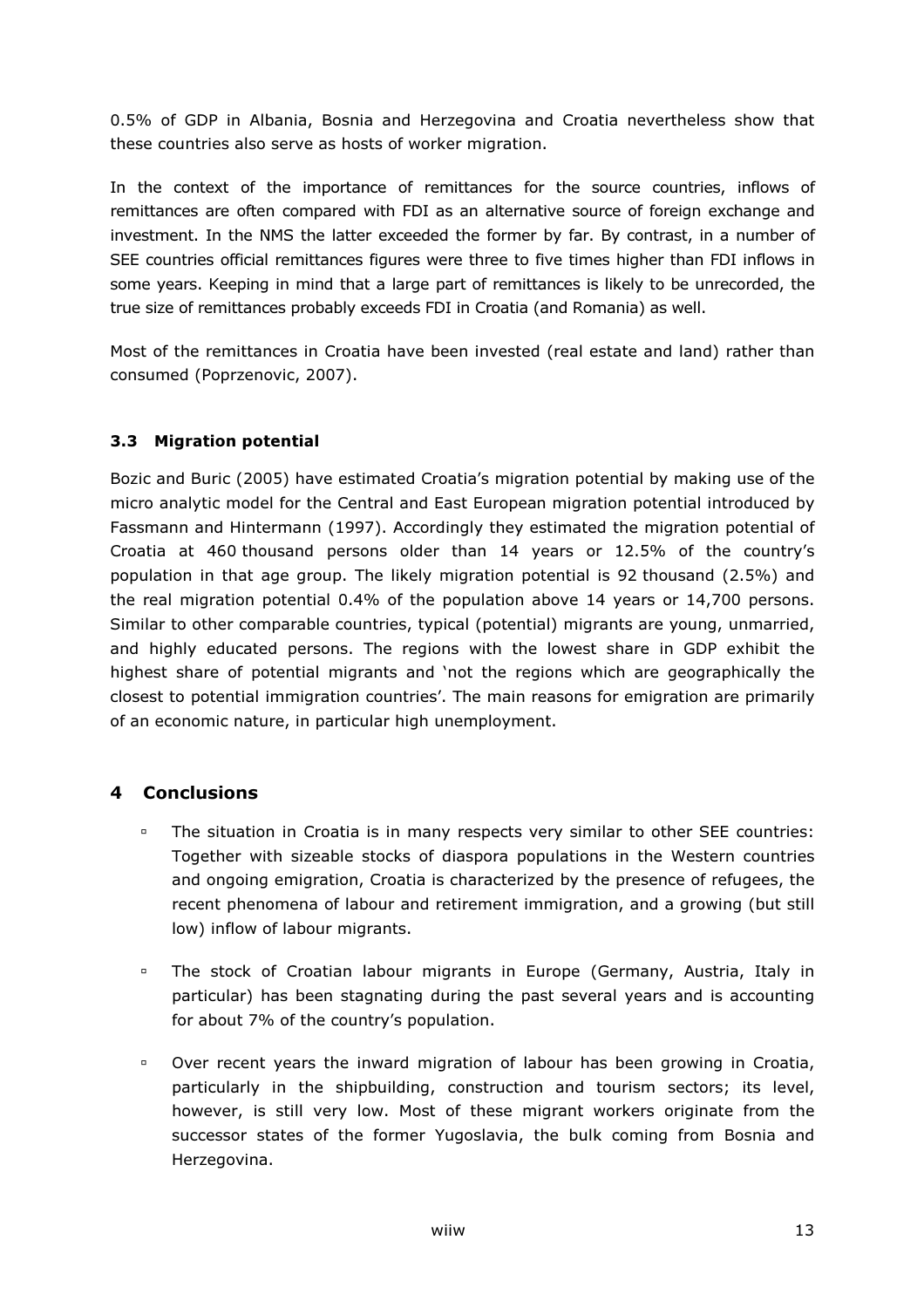Improving economic conditions coupled with the perspective of EU accession might lower the outward migration and attract additional labour migrants. Even if taking into account those Croats holding a double citizenship and living in Bosnia and Herzegovina, the overall size of the 'Croatian' population is relatively small, thus we expect only limited future migration flows. This assumption is also confirmed by the fact that existing quota arrangements are not fully utilized.